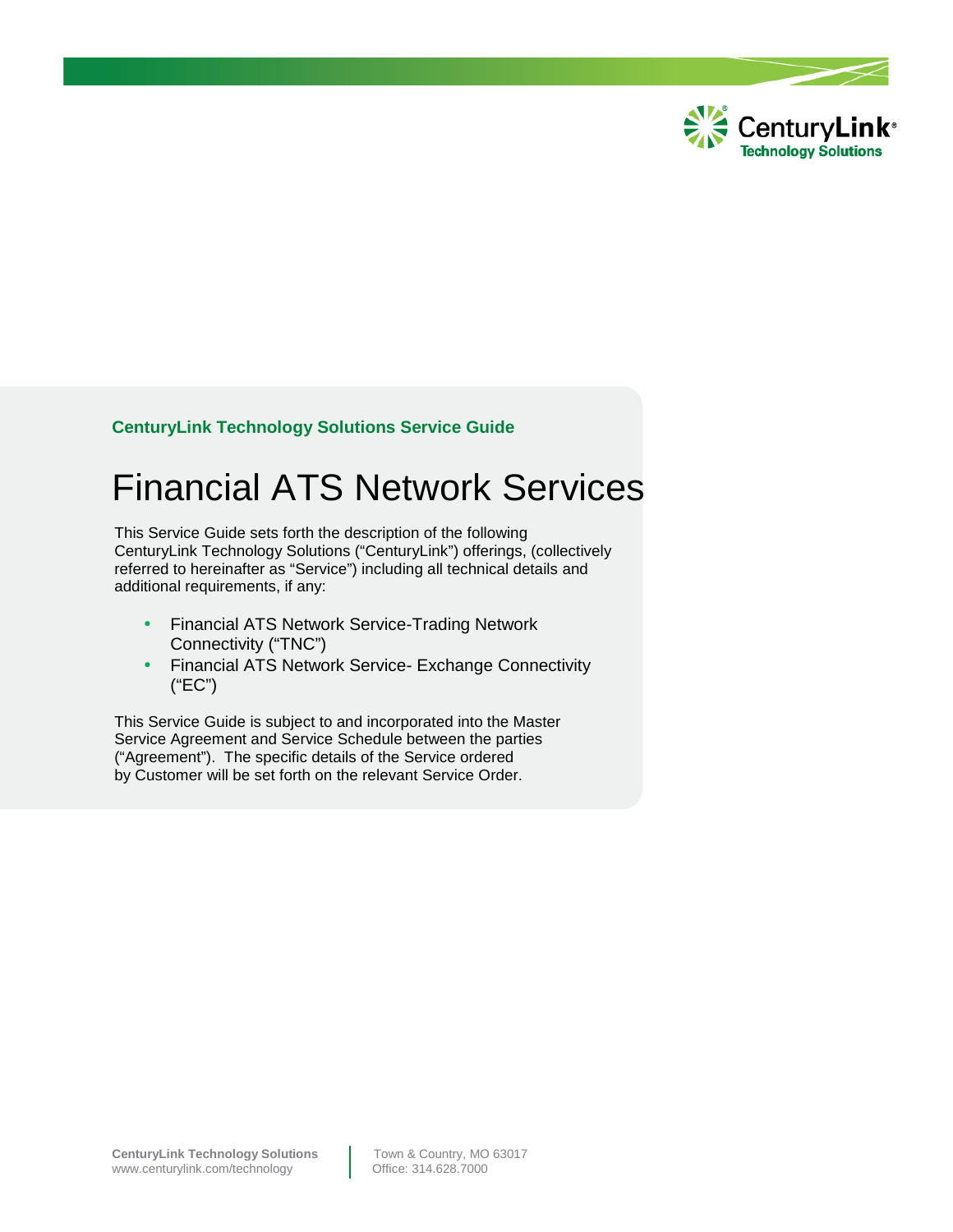# Table of Contents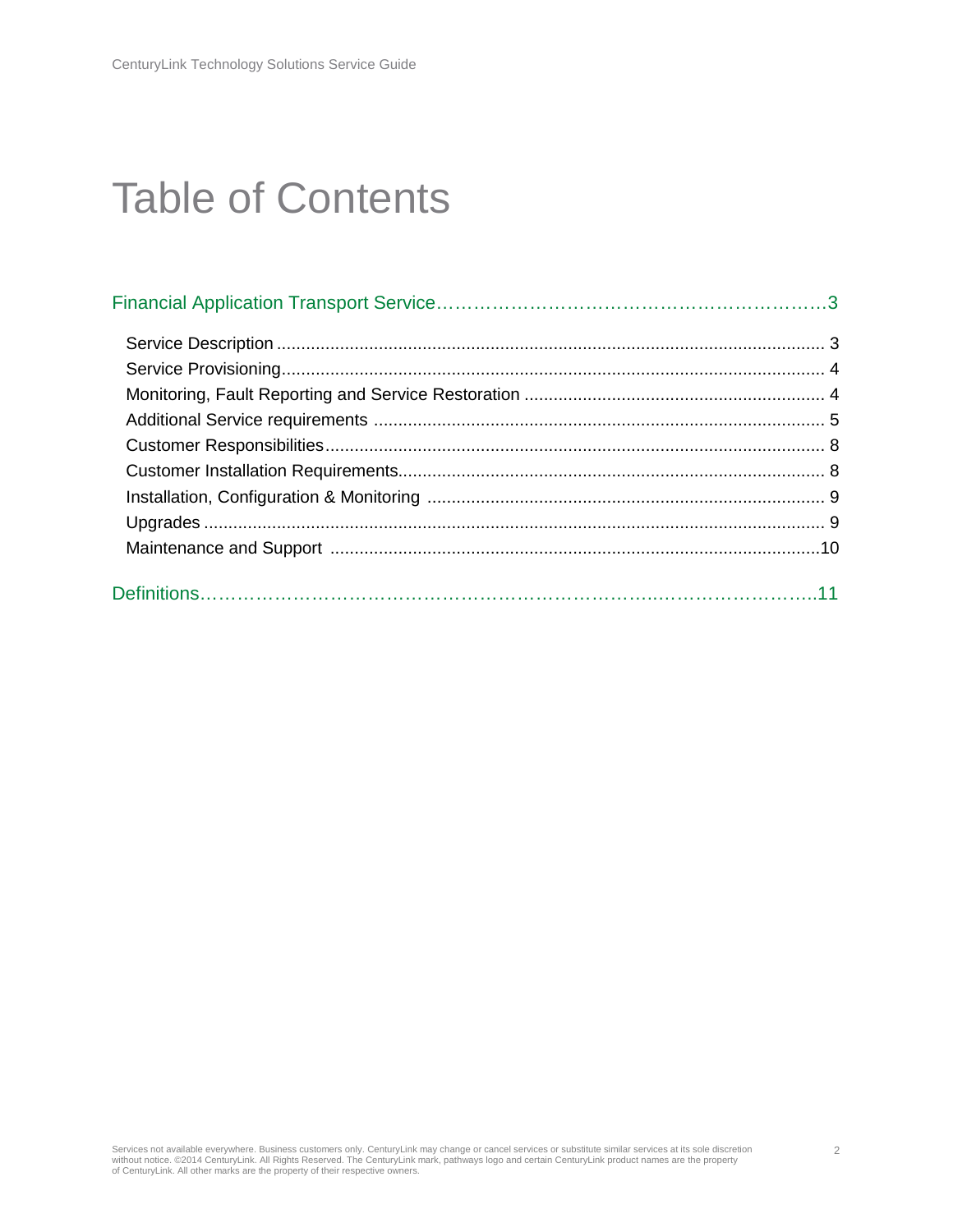# **Financial Application Transport Service**

# **Service Description**

Financial Application Transport Service (Financial ATS) is a network service that includes the following:

- A port on a Provider Edge device that can be used to deliver market data, available in the following bandwidth increments: 2Mbps, 10Mbps, 100Mbps, 1Gbps and 10Gbps
- Access to market data from an exchange through the Financial ATS port to a customer site or data center environment;
- CenturyLink provisioned circuit or cross-connect to customer site or data center environment;
- CenturyLink owned and managed Customer Edge device;
- End-to-end monitoring and management of data flow;
- Repair or replacement of any service element upon failure.

#### **Exchange Connectivity**

An exchange is defined as any organization, association, or group which provides or maintains a marketplace where securities, options, futures, commodities, or other financial instruments can be traded. Market data is the collection of actionable information made available in electronic form from an exchange. Exchange Connectivity is electronic access to market data generated by the exchange.

#### **Trading Network Connectivity**

Trading Network Connectivity (TNC) is a network service that includes the following:

- a VPN port on a Provider Edge device that is available in incremental bandwidth steps from 2Mbps through 1Gbps;
- access to a secure, private extranet created by CenturyLink within a VPN, that connects buyers of financial instruments to the brokers and dealers of those instruments they specify so they can trade electronically;
- support of the FIX protocol for electronic trading transactions;
- CenturyLink provisioned circuit or cross-connect to customer site or data center environment;
- CenturyLink owned and managed Customer Edge device;
- end-to-end monitoring and management of data flow;
- repair or replacement of any service element upon failure.

The Service Level Agreement ("SLA") for this service is covered by the "Financial ATS Service Level Agreement."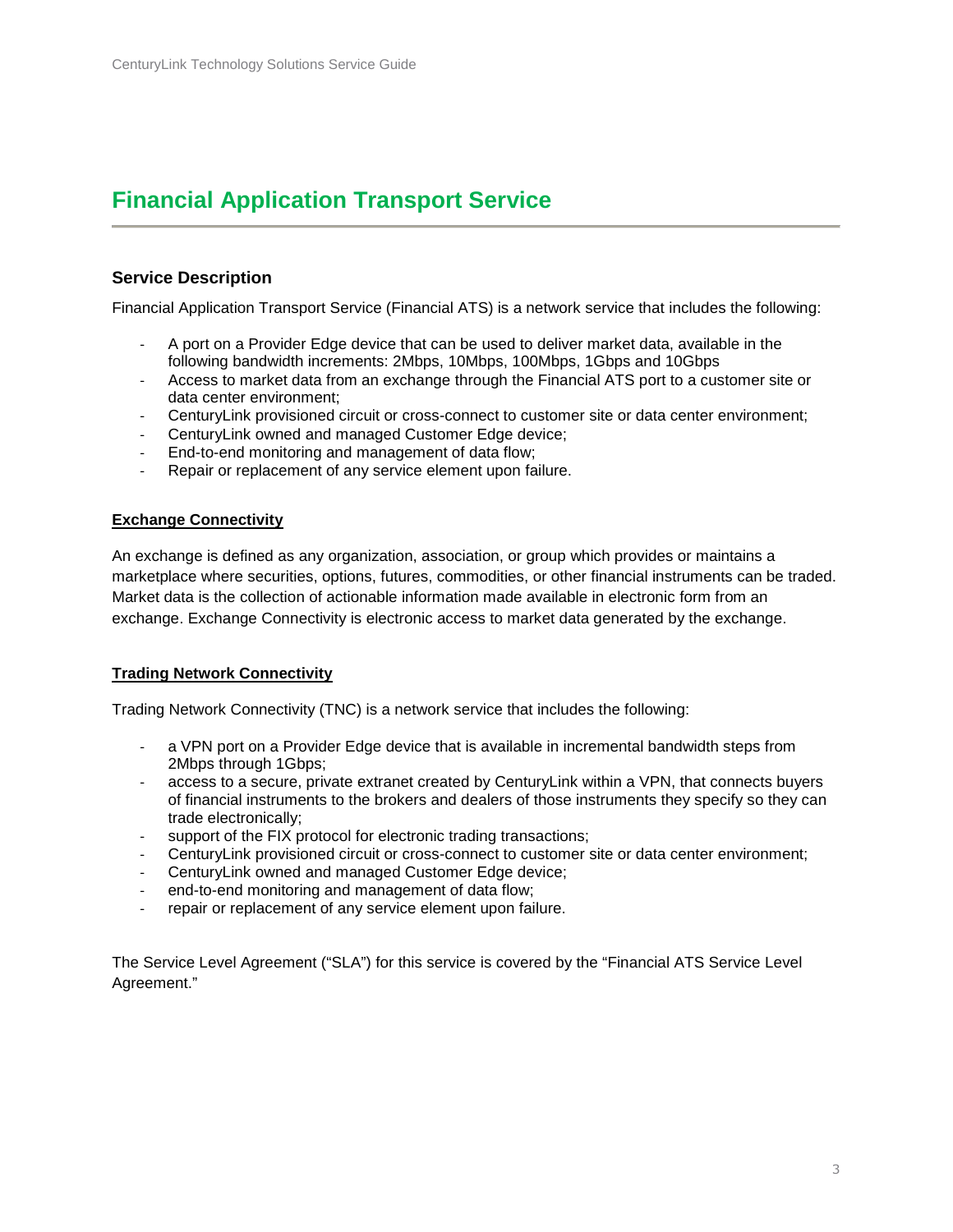### **Service Provisioning**

#### **CenturyLink Managed Service – Customer Installation**

Installation of the Service will include delivery of the ATS access circuit to the Customer Premises. Once the ATS port on the CenturyLink Provider Edge is installed, the CenturyLink installation engineer will work with the Customer on IP address space requirements and other tasks required to deliver the Service. IP addressing is subject to the CenturyLink IP Policy Document and the Customer justification process. The CenturyLink installation engineer will then configure the Services on the CenturyLink network. With CenturyLink provided and managed CPE, the installation will consist of procuring, staging, configuring, and installing a router or a bridge, along with a dial line and modem for out-of-band management at the Customer's Premises.

Customer is responsible for space, power and cooling for CenturyLink provided CE and Out-of-Band modem. Customer is responsible for circuit and POTS line extensions from telco demark to equipment. Customer is responsible for any applicable third party charges to extend circuit past telco demark.

If Customer's bandwidth utilization exceeds contract port bandwidth, CenturyLink will notify Customer and give 60 days to place an upgrade order. After 60 days CenturyLink reserves the right to rate limit bandwidth at the contract rate.

CenturyLink will arrange and pay for a standard (POTS) telephone line (with direct inward dialing) for each Customer site located at the Customer's Premises to enable CenturyLink to perform remote network management functions. CenturyLink will not be responsible for any problems related to the delivery of the Service (including any otherwise applicable SLA) if this telephone line is not available or if is not functioning properly at all times.

#### **Monitoring, Fault Reporting and Service Restoration**

#### **CenturyLink Managed Service Customer Support**

Once the Service is operational, CenturyLink will ping the CPE on 12 second intervals. If 15 consecutive ping attempts fail, this implies the device will have been off-line for three minutes. The Customer Premises will be reported as "unresponsive" and the Customer will be notified and CenturyLink will begin troubleshooting.

**Service Note:** CenturyLink uses a TDM multiplexing protocol called GFP (Generic Framing Procedure) for delivering Ethernet over nxT1 bonded access service. If any of the T1's in an nxT1 bundle fail, CenturyLink will be notified automatically through the circuit monitoring process and begin troubleshooting. The remaining T1's will continue to carry Customer traffic, though at reduced capacity, until such time that Service is fully restored. This is applicable to all CenturyLink ATS offerings, whether Managed or Unmanaged, where CenturyLink provides the circuit.

The following is included with the Service**:** 

- Installation and configuration of necessary hardware
- Core-based firewall rule sets
- Network connectivity as ordered by Customer (subject to minimum bandwidth requirements)
- Connectivity at the Real Time Quality of Service
- Route Diversity where possible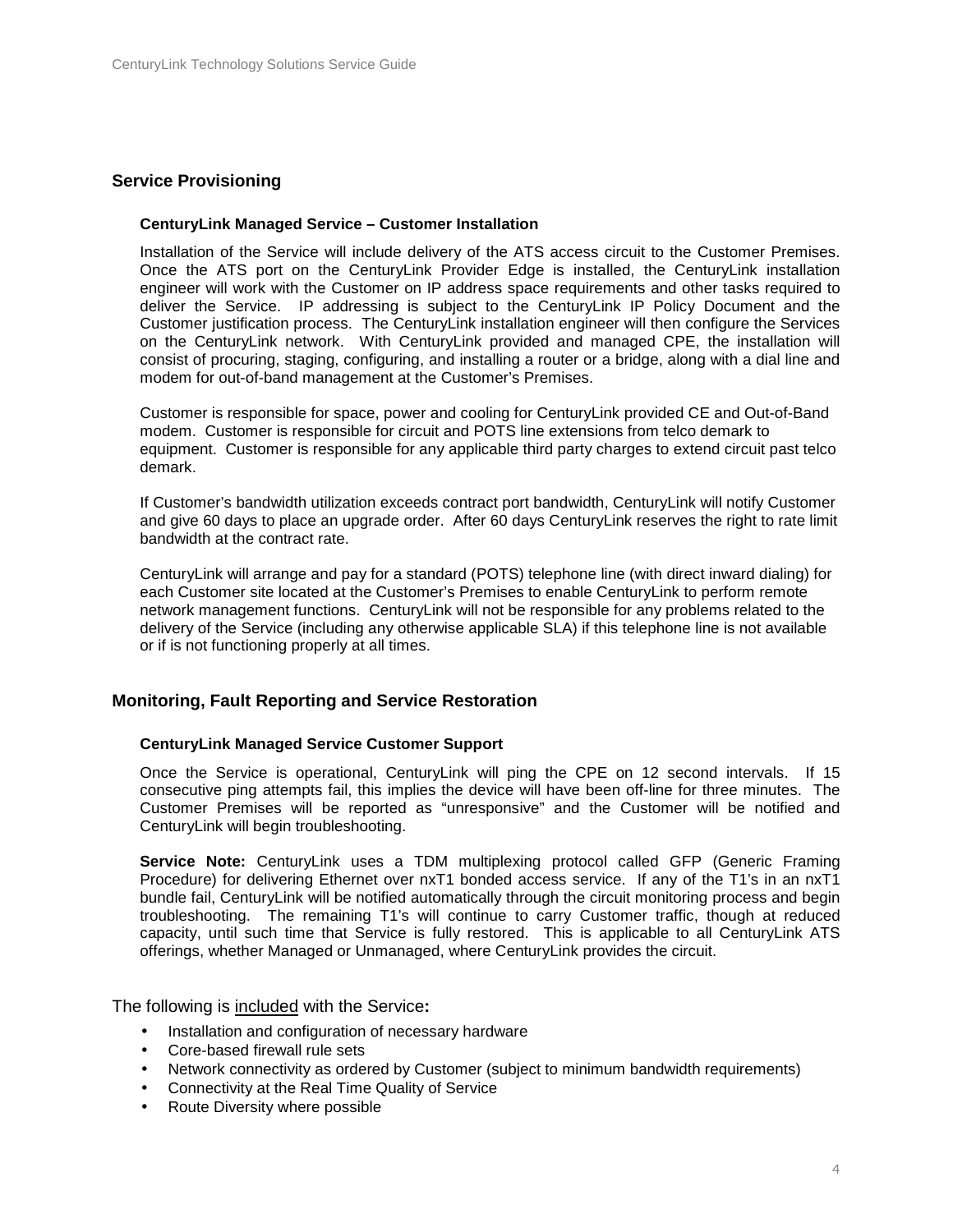- End-to-End connectivity monitoring
- Issue management and escalation
- Exchange market data feeds selected by Customer
- Troubleshooting of CenturyLink-provided components
- Coordination with Telco if circuit fails on CenturyLink-provisioned lines
- 24x7 Support and Help Desk
- IP addresses assigned to CenturyLink hardware devices

The following is **not included** with the Service:

- Direct access to network engineering. All initial contact goes through the CenturyLink Response Center.
- Customer on-site spares at Customer Premises (other than devices spared as part of another CenturyLink Managed service) or if mutually agreed otherwise in the Agreement between the parties.

#### **Additional Service Requirements**

In order to access authorized Service Connectivity, Customer must execute the appropriate agreements and forms directly with the Exchanges. Additional information about this approval process is referenced in CenturyLink' Exchange Approval Process document which is available upon request.

Notwitstanding anything to the contrary in the Agreement, Customer agrees to the following terms for Service:

#### **Exchange**

- Customer acknowledges and agrees that the Exchanges may have particular configuration, security, operational, connectivity and use guidelines and testing protocols for their data feeds and that the Service are provided subject to compliance with such guidelines and protocols.
- All trademarks and logos used by an Exchange shall remain the property of their respective owners and may not be used without the prior written permission of the owner of such marks or logos. Customer is responsible for obtaining any such prior written consent or permission.

#### **CenturyLink Technology Solutions**

- The Service distributes the data feeds of the Exchanges and Customer acknowledges that the Service is dependent upon the availability of such data feeds from the Exchanges. Accordingly, Customer acknowledges and agrees that CenturyLink shall be authorized to, without liability or further obligation to Customer, interrupt or terminate the Service if expressly instructed to do so by the Exchange. CenturyLink shall have no liability to Customer if the Exchange disrupts or terminates a data feed to the Customer.
- CenturyLink shall have the right to pass through to Customer new fees and fee changes applicable to the Service that are imposed by the Exchanges.
- CenturyLink reserves the right and is authorized to provide information about Customer's Service to the Exchange in order to satisfy CenturyLink' reporting obligations to such Exchange. Such information may include, without limitation, Customer name and address, data feed locations,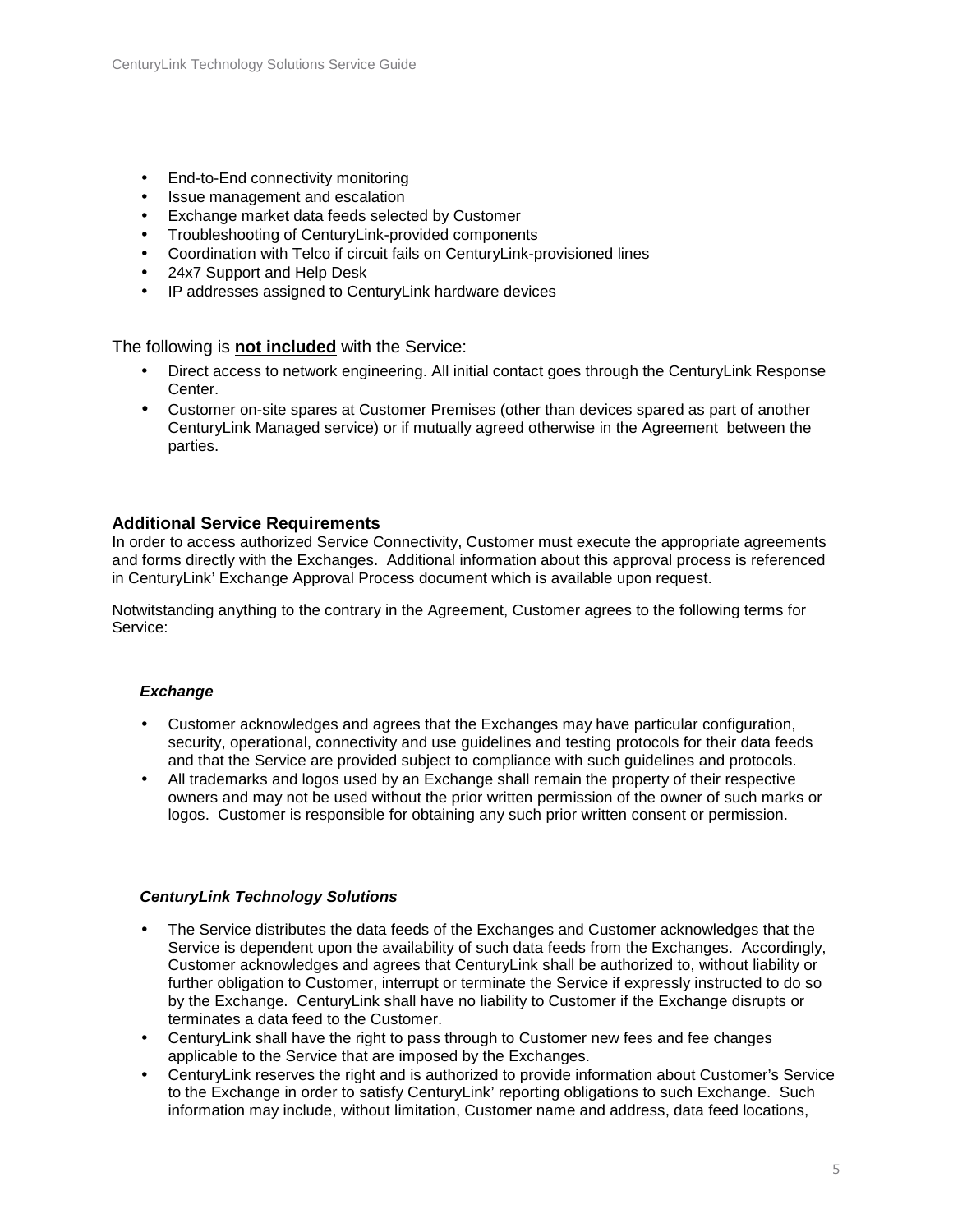individual location contact information, level of service, transmission protocol, Terminal/Display information, installation/termination dates, IP Addressing, Exchange products delivered by the requesting Exchange and technical diagrams as they relate to the deployment of the specific Exchange's data feed.

- Due to the consistently increasing levels of market information provided in connection with the Service, CenturyLink reserves the right and is authorized to, upon prior written notice, pass through to Customer increased bandwidth requirements applicable to the Service that are imposed by the Exchanges or required to accommodate increased data output from the Exchanges. CenturyLink reserves the right and is authorized to, without liability to Customer, suspend transmission of a Service at any time following notice of the same and until Customer implements connectivity at the prescribed bandwidth.
- To ensure compliance with Exchange reporting obligations CenturyLink will complete scheduled and random audits of customer market data. Customer acknowledges and agrees that CenturyLink shall be authorized to, without liability or further obligation to Customer, interrupt or terminate the Service if unauthorized market data is identified during an Exchange audit. The customer will be notified of any unauthorized market data and be given 48 hours to provide documentation showing that the market data has previously been authorized by the Exchange. After 48 hours CenturyLink will remove the market data identified until such a time that the Exchange has provided authorization.

#### **Customer**

- Customer shall maintain the required minimum bandwidth level associated with the relevant data feeds in order to ensure optimal performance and reliability of the data. Inadequate bandwidth can result in severe delays, loss of data and dropped connections, which may be further compounded by a re-connect and replay of the data. CenturyLink' ability to provide the Service and the applicability of any SLA are conditioned upon, and subject to, Customer maintaining bandwidth at the required level.
- Customer shall use all commercially reasonable efforts to prevent any unauthorized access to or use of the Exchange's content and ensure that Customer and its End Users do not upload or input any corrupted or malicious data to the Exchange's system.
- Customer shall notify CenturyLink and the Exchange immediately upon becoming aware of any such unauthorized access or use or the introduction of any corrupted or malicious data to the Exchange's system.
- Customer hereby acknowledges and agrees that: (a) the Exchanges have exclusive property rights in and to the market data; (b) the market data constitutes valuable proprietary and confidential information of the Exchanges; and (c) but for this Agreement, Customer would not have any rights with respect to, or rights to access or receive, any market data.
- Customer acknowledges and agrees that the Exchange retains the right to direct the Customer to terminate any external transmission or distribution of data feed content for any reason or no reason, in which event, upon notice from CenturyLink or the Exchange, Customer shall cease retransmitting market data as soon as practicable.
- Customer acknowledges and agrees that the Exchanges, in their sole discretion, may choose to discontinue the transmission of any or all market data or to transmit market data in a different form.
- Customer shall remain current with any fees assessed by the relevant Exchange for the use of its data and Customer acknowledges that failure to pay such fees could result in termination of data feeds by the Exchange. In the event that CenturyLink terminates the Service because the Exchange has terminated Customer's corresponding data feed service for nonpayment,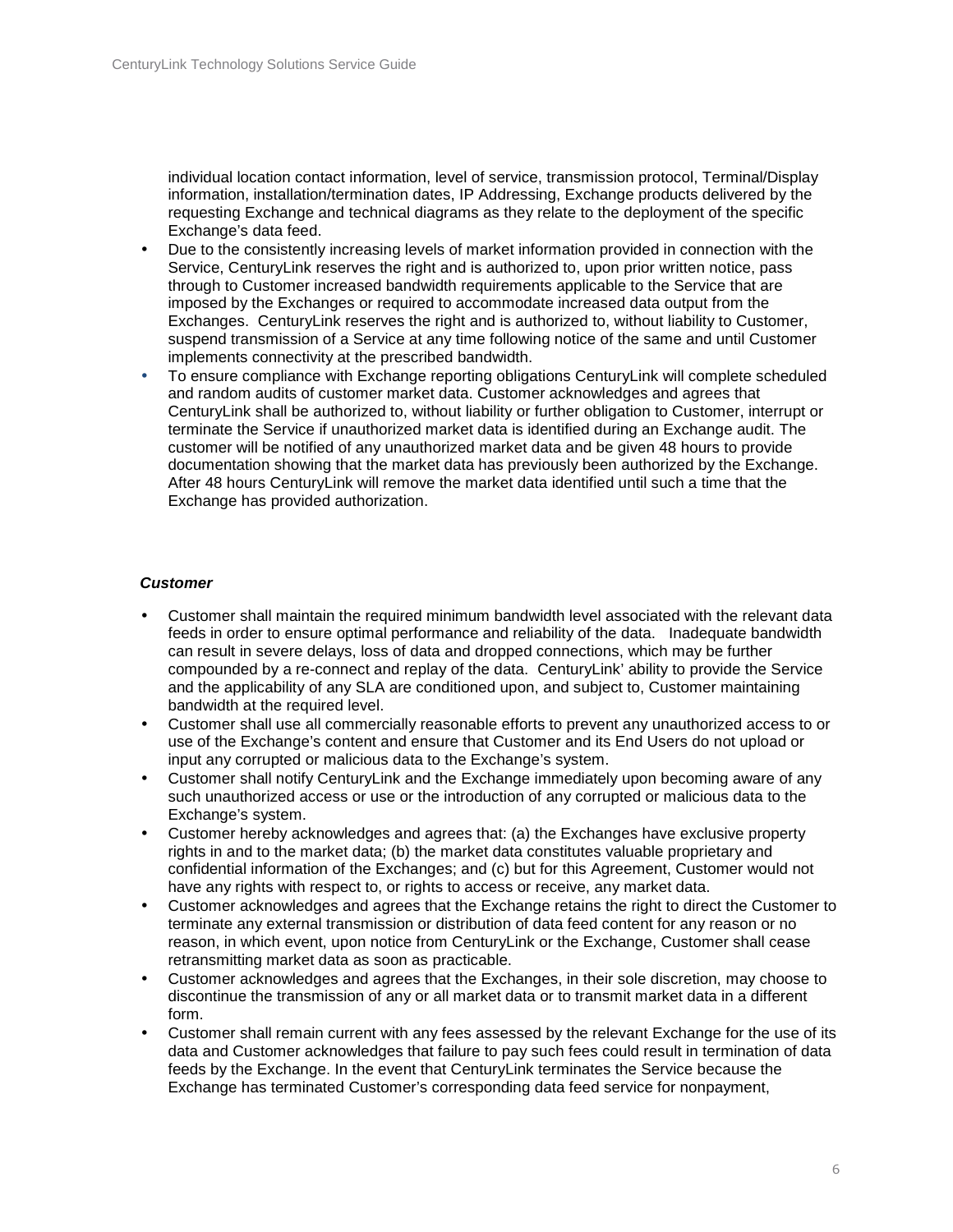CenturyLink does so without any liability or further obligation to Customer and Customer shall be liable for early termination charges set forth in the Agreement.

- Customer shall give written notice to the relevant Exchange and CenturyLink of any change of name, nature or place of business at which any market data is received.
- Customer shall reasonably cooperate in connection with any inquiry regarding CenturyLink' interaction with the Exchanges by the SEC, CFTC, EU-FSA, NASD and/or any applicable selfregulatory organization.
- Customer represents that it is not and will not be engaged in the operation of any illegal business and will not use, or permit any person to use, the market data obtained, or any part thereof, for any illegal purpose.
- Customer shall strictly comply with all applicable Exchange rules and restrictions on retransmitting, distributing, or disclosing any market data to any other party, or otherwise incorporating any market data into any other client proprietary product or feed unless such permission has been expressly granted by the relevant Exchange.
- Customer shall not re-transport any market data on any WAN, satellite, or to any subsidiary, affiliate or to any third party unless permission to do so has been granted by the relevant Exchange.
- Customer acknowledges and agrees that neither the Exchanges nor CenturyLink will be liable in any way for (a) any inaccuracy, error or delay in, or omission of, (i) any market data, information or message or (ii) the transmission or delivery of any such data, information or message, or (b) any loss or damage arising from or occasioned by (i) any such inaccuracy, error, delay or omission, (ii) non-performance or (iii) interruption in any such data, information or message.

## **Customer Responsibilities**

- Customer shall comply with the terms of this SERVICE GUIDE and shall perform all of its responsibilities under this CenturyLink Service Guide or CenturyLink' obligation to provide this Service in accordance with this CenturyLink Service Guide will be suspended until Customer does so.
- The Customer will not instruct or permit any other party to take any actions that would reduce the effectiveness of the Service.

#### **Customer Installation Requirements**

- In order for CenturyLink to properly configure and install Service, Customer must provide CenturyLink with a topology of their existing network.
- Customer must provide IP addresses for all network connections to the firewall, if applicable, the number of which will be determined by CenturyLink.
- Customer will give CenturyLink and others working for CenturyLink access to its Equipment immediately if there is a Service Outage and at reasonable times in all other situations.
- Customer will obtain all necessary permissions for the installation and operation of CenturyLink Equipment at all locations and times as may be applicable if Service is at a Customer Premises.
- In order for CenturyLink to provide the Service at a Customer Premises, the Customer must provide the necessary space, power, environmental conditions and security precautions at each Customer site, and otherwise prepare the site for the CenturyLink Equipment as follows:

| <b>Item</b>                 | <b>Requirement</b>                                                                                                                       |
|-----------------------------|------------------------------------------------------------------------------------------------------------------------------------------|
| <b>Physical Environment</b> | Predefined and adequate rack shelf or tabletop space for installation,<br>with unobstructed entry for CenturyLink and others working for |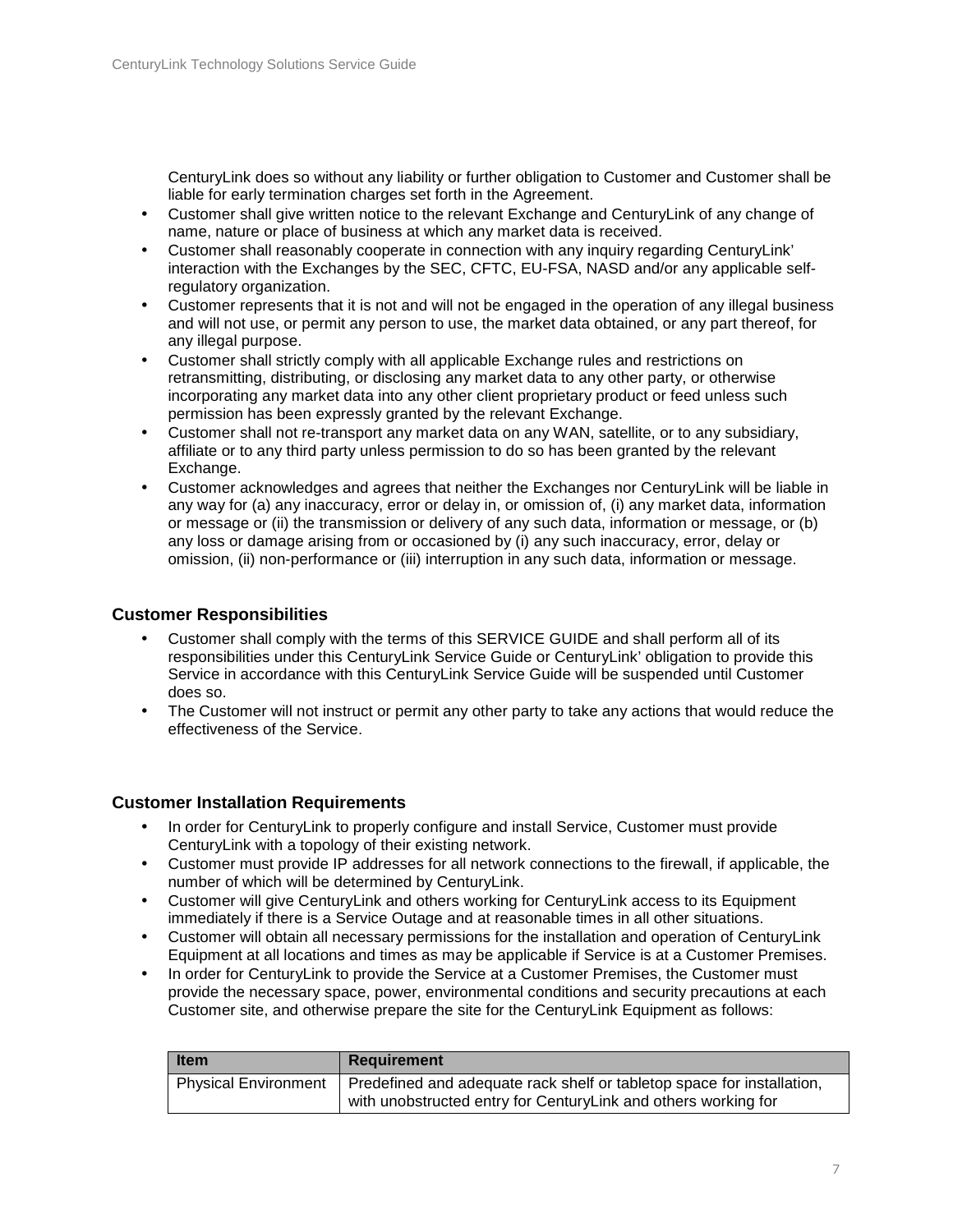|                                | CenturyLink.                                                                                                                                                                            |
|--------------------------------|-----------------------------------------------------------------------------------------------------------------------------------------------------------------------------------------|
| <b>Electrical Power</b>        | Electrical outlet. Extension wiring if distance to the electrical outlet is<br>greater than 6 feet. Power supply ready at installation location.                                        |
| Support modem<br>communication | Dedicated analog (dial-up) line for the support modem with inbound<br>direct dial capability.<br>Extension wiring if distance to the analog line termination is greater<br>than 6 feet. |
| <b>LAN Connectivity</b>        | Ethernet LAN topology.<br>Extension wiring if the distance to the LAN connection is greater than 6<br>feet.                                                                             |

### **Installation**

- CenturyLink will provide on-site installation of the CenturyLink Equipment, and on-site secure modem.
- CenturyLink will test TNC and/or EC with Customer.
- CenturyLink will be the initial point of contact for all orders and changes. CenturyLink will work with the Customer and Exchange to coordinate the required work and follow up with an end-toend test.

# **Configuration**

• CenturyLink will work with the Customer to perform testing of the network configuration to confirm Customer's receipt of the feed.

# **Monitoring**

- CenturyLink will perform ICMP (e.g., ping) monitoring of the CenturyLink Equipment to determine system availability (24/7). In the event a component of the CenturyLink Equipment fails to respond such that data flow to Customer is interrupted to impeded, CenturyLink will notify the Customer via phone and/or email and initiate corrective action.
- CenturyLink will provide SNMP utilization statistics via a secure Web-based interface.

# **Upgrades**

CenturyLink or the Exchange may periodically upgrade the hardware or software to maintain the latest versions in operation. If CenturyLink or the Exchange determines an upgrade is necessary, CenturyLink will work with Customer to schedule a time to make necessary changes, preferably during the normally scheduled CenturyLink maintenance window, or otherwise within five (5) business days of CenturyLink' notification of the upgrade. If Customer does not provide CenturyLink the necessary access to perform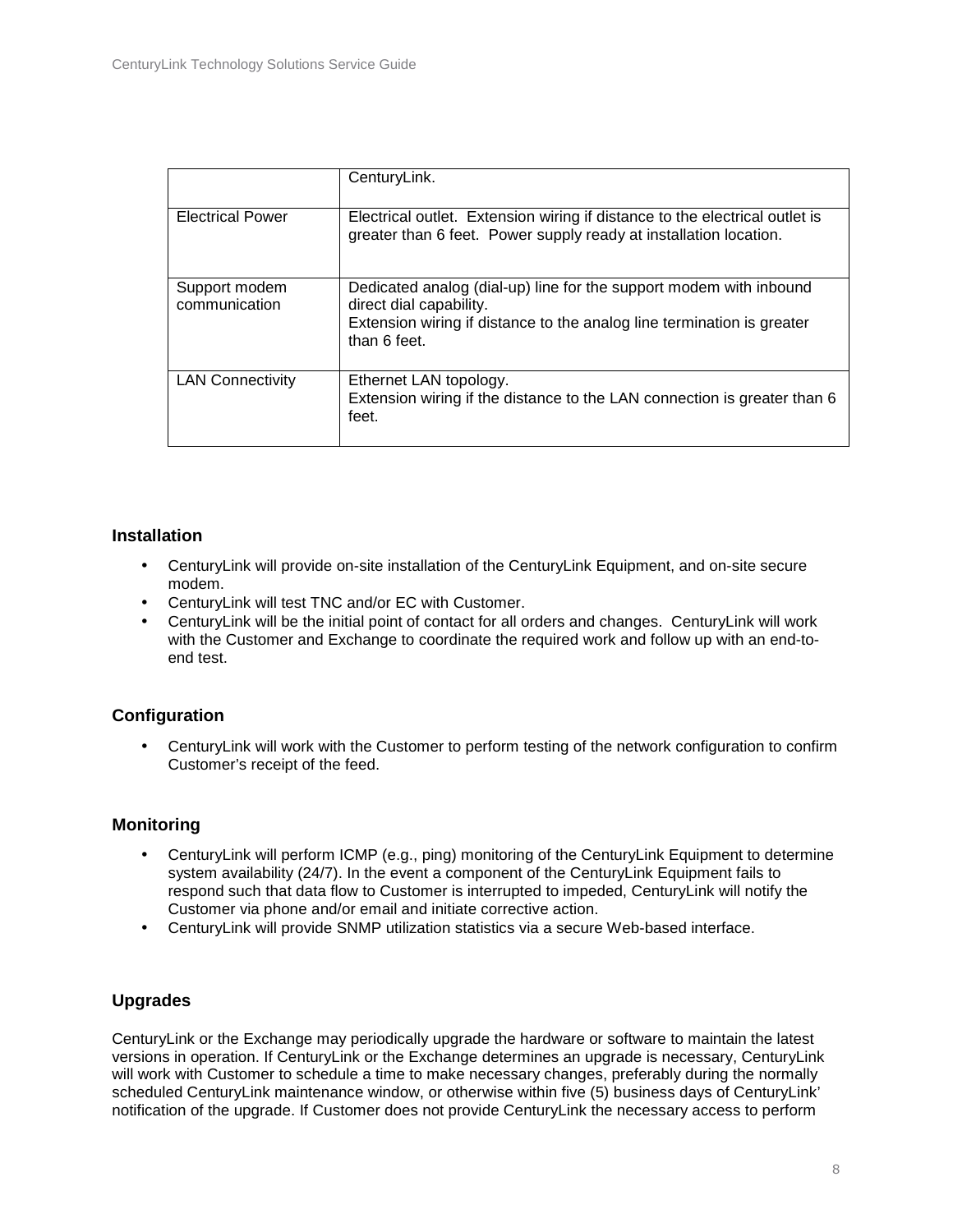such upgrade during the CenturyLink maintenance window or within the five (5) business day period, CenturyLink' obligation to provide the Service in accordance with this CenturyLink Service Guide and the Service Level Attachment will be suspended until Customer grants CenturyLink the access CenturyLink requires to make such upgrade. For the avoidance of doubt, CenturyLink continue to provide the Services, or a portion thereof, but the provision of such Services shall not be subject to performance with this CenturyLink Service Guide and Service Level Credits for this Service shall not apply until CenturyLink is granted the necessary access to make the upgrade and the upgrade is completed. If CenturyLink determines that an emergency security change is required, CenturyLink will make the change as soon as it deems necessary under the circumstances. CenturyLink will make commercially reasonable attempts to contact the Customer's technical contact prior to making said change but will otherwise provide notice of the required change and the anticipated timing of the change via voicemail or email contact with Customer's technical contact.

# **Maintenance and Support**

CenturyLink connections are monitored 24 hours a day, 7 days a week. If a Customer experiences any difficulty accessing a feed, the Customer should notify CenturyLink immediately. CenturyLink will troubleshoot the issue and, if required, work with the appropriate Exchange.

- CenturyLink will work with the Customer to facilitate repair of CenturyLink hardware.
- CenturyLink will be the initial point of contact for all Service support inquiries. For Customer support inquiries please contact the FX coordinator at:

#### fxcoordinator@savvis.com

- For issues with an Exchange (i.e. new product, payment issues, illegal use of Exchange), the Customer should contact the Exchange directly
- In order to ensure configuration consistency and accountability for changes, all system administration and equipment passwords are managed by CenturyLink. Customer will not have access to equipment passwords or be able to make direct changes to the equipment configurations. Customer must request changes by first contacting the CenturyLink Response Center. Customer must provide complete log-in credentials to the CenturyLink Response Center when requesting changes. These log-in credentials are the same as those used to log into CenturyLink' secure Web-based interface.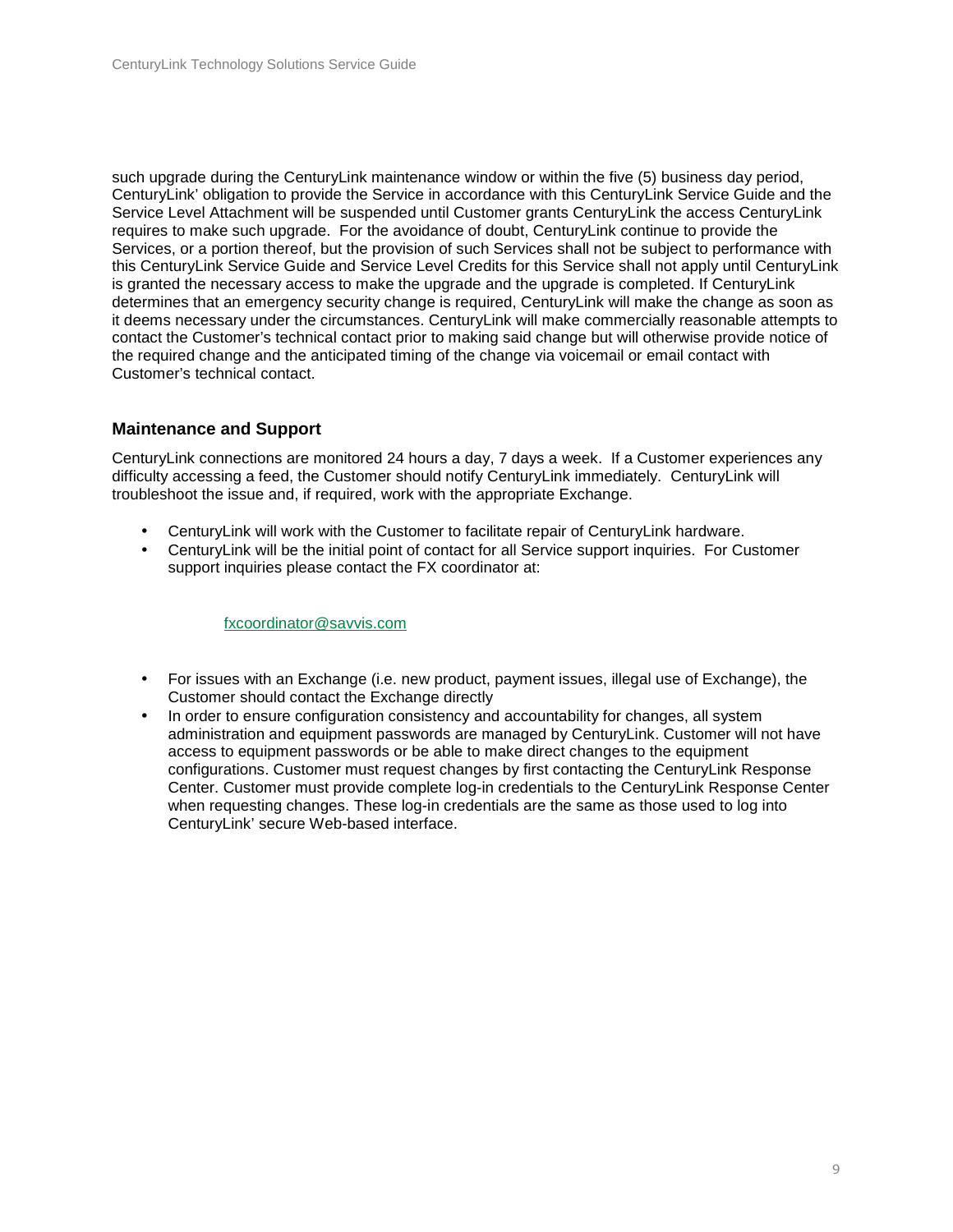# **Definitions**

**ATS:** Application Transport Service is the CenturyLink product name for the physical connection (loop & port) delivered to a Customer Premise. There is a family of optional Service offerings available under Application Transport Service.

**Aggregated QoS:** A-QoS is a Quality of Service mechanism that allows adjacent ATS service instances to share unused bandwidth in the access channel.

**Backhaul Option:** Wavelengths are available for backhaul connections at bandwidths of 10 Gbit/s. Customers can take a standard backhaul circuit, which provides a connection from a cable landing station to an access point-- usually a CenturyLink node. Alternatively, customers can extend their backhaul connection to their required site, combining the backhaul and access options.

Customers requiring protection for their service also have the option of diverse routing. This option provides a very high level of protection for customer's traffic. In the event of a failure, traffic can be switched from one connection to the other quickly and easily.

**BLSR:** Should a fiber be cut or other network outage occur, traffic is rerouted back around the ring in milliseconds, so service continues uninterrupted. BLSR is available as two fiber or four fiber.

**BLSR 2 Fiber:** Both rings in the ring carry working traffic and half the capacity of each fiber is reserved for protection.

**BLSR 4 Fiber:** Each working fiber is assigned a protection fiber. If a working fiber is cut, it switches to the protection fiber on that span only.

**BPDU:** Enables switches that participate in a spanning tree protocol to gather information about each other

**Business Hours:** Monday to Friday 0900 to 1700 local time, excluding public holidays.

**Card Protection:** CenturyLink offers 1+1 card protection, which means that one working optical port is protected by another optical port on a different card.

**Colocation:** The provision of space at a CenturyLink Premises for the housing of Customer's equipment.

**Committed Bandwidth:** The level of usage that the customer commits to on a connection.

**Core Network:** The CenturyLink owned and operated network between CenturyLink Points of Presence (PoPs). Local access and Customer Premise equipment are specifically excluded.

**Core Protection:** The CenturyLink US network has a mesh design allowing traffic to be easily rerouted around a fault.

For SONET circuits of OC-3 or above, CenturyLink uses a protection mechanism called Dedicated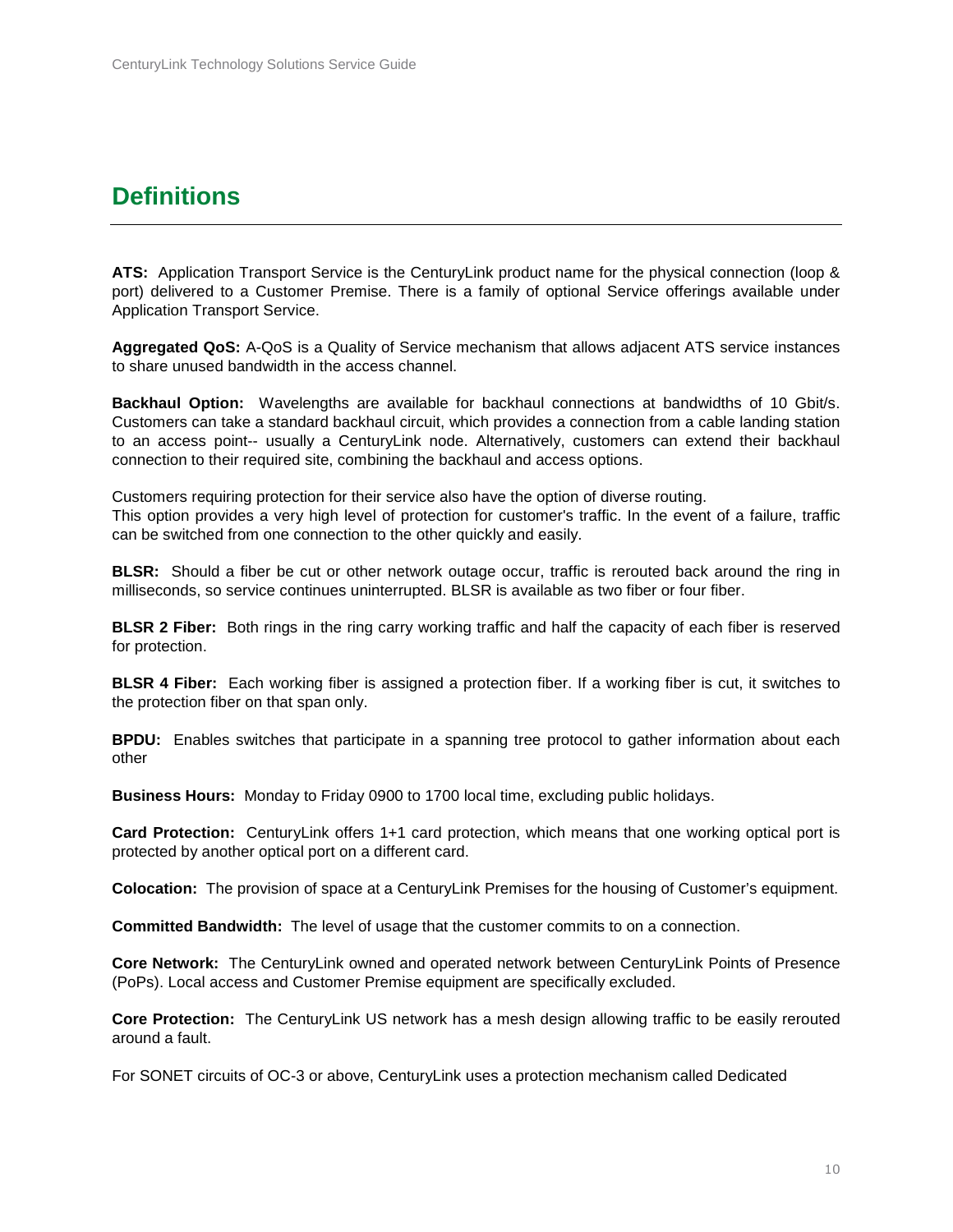Transit Line (DTL) in the core to reroute the traffic. DTL is custom designed, diverse routed protection used for 155 Mbit/s and higher circuits. It uses simple static routes, meaning that the primary and protection paths are predetermined, which means that the switch over time is faster than OSRP. For circuits OC-3 and above we offer 1+1 protection.

For SONET circuits of DS3 and below, CenturyLink uses Optical Signaling & Routing Protocol (OSRP) to reroute traffic. OSRP does not determine the protection path until it is needed which makes the switch over slightly slower than DTL. CenturyLink tries to avoid delayed failover or dropped circuits wherever possible by not allowing the network to become over-utilized (50 percent is policy). For circuits DS3 and below we offer 1:n protection.

For all SONET circuits, CenturyLink uses non-revertive switching, meaning that once the failed path is restored traffic is not moved back to the original path and the protect path becomes the primary path.

CenturyLink can offer protection for 2.5 Gbit wavelength circuits; although wavelengths are normally unprotected. For our 2.5 Gbit offering, we can offer protection using Automatic Protection Switching (APS).

**CenturyLink Network / Metro Network**: The fiber optic telecommunication network operated by CenturyLink, including such telecommunication capacity as CenturyLink may obtain from other network providers and integrate into its own network and including any cable system.

**Customer Premises:** The premises designated by the Customer for the delivery of Capacity. [Chris only CenturyLink Premises is defined in our MSA/Schedules but I changed here to match the two.]

**Customer Premise Equipment (CPE):** The terminating device that is located at a Customer Site and terminates the Application Transport Service connection. This equipment can be defined as a router, and bridge or a switch depending on the Service options selected by the customer.

**Customer Demarcation:** The ATS demarcation point is service dependent. For ATS Managed service, the demarcation point is the Ethernet port on the CenturyLink CPE device. For Unmanaged service with a CenturyLink provided circuit, the demarcation point is the Ethernet port from the CenturyLink circuit monitoring device at the Customer site. For Unmanaged service, with a Customer provided circuit, the demarcation point is the Ethernet port on the CenturyLink Provider Edge equipment.

**Dense Wave Division Multiplexing (DWDM):** Works by combining and transmitting multiple signals simultaneously at different wavelengths on the same fiber, allowing one fiber to be transformed into multiple virtual fibers.

**Etherchannel:** A port trunking technology which allows grouping of several physical Ethernet links to create one logical Ethernet link for the purpose of providing fault-tolerance and high-speed links between switches, routers and servers.

**Exchange:** Any organization, association, or group which provides or maintains a marketplace where securities, options, futures, commodities, or other financial instruments can be bought, sold or traded.

**LACP:** Allows for the bundling of several physical ports together to form a single logical channel.

**Leased Capacity or Capacity:** Any portion of the capacity specified as such in the applicable Service Order.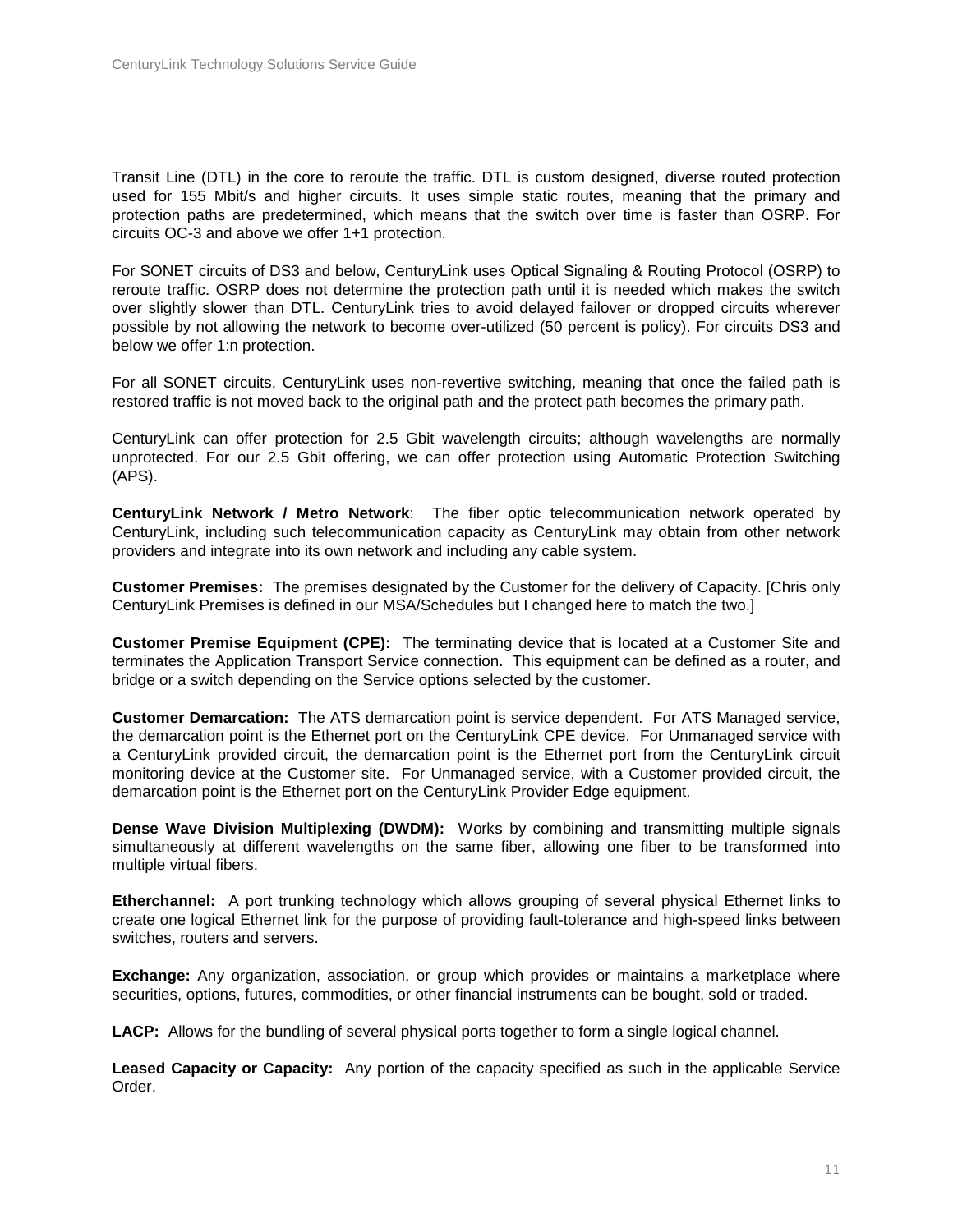**Local Access Facilities:** The domestic facilities and related equipment required to connect the CenturyLink network to the Customer's Premises. Local Access Facility termination points are located at the Customer's premise.

**Local Access (Local Loop):** A physical circuit, that connects from the demarcation point of the Customer Premises to the edge of a service provider's network.

**Maximum Transmission Unit (MTU):** The largest size packet or frame that can be sent in a packetbased network, usually refers to Ethernet packet size.

**Meet Me Room:** A central location within a collocation center or carrier hotel where multiple carriers and/or customers can interconnect with each other via a cross connect.

**METRO Ethernet Virtual Private Line (EVPL):** A Layer 2 point-to-point connection between two fixed points within a CenturyLink Metro Network.

**MPLS Network:** The CenturyLink owned and operated network between CenturyLink Points of Presence (PoPs). Local access and Customer Premise equipment are specifically excluded.

**Network Termination Point:** The telecommunication network interface at the Customer's Premises, as provided by the local exchange carrier, if CenturyLink orders the local loop on behalf of the customer.

**On-net:** Refers to the Services or any part of them supplied over infrastructure owned or controlled by CenturyLink or its Affiliates.

**Off-net:** Refers to the Services or any part of them supplied over a third party's local loop.

**Point-of-presence (Pop):** A direct point of entry and departure on the CenturyLink network. Pops provide the infrastructure to enable the Customer to connect to the CenturyLink network.

**Protection in the Access Circuit:** Most local loop providers offer a protection mechanism called Bi-Directional Line Switching Ring (BLSR) although Uni-Directional Path Switched Ring (UPSR) is often used instead.

**Provider Edge (PE):** Provider Edge is a router or switch on the CenturyLink network on which a customer's connection terminates.

**Public IP:** An option of the Application Transport Service (ATS) that delivers internet access service.

**Spanning Tree Protocol (STP):** A link management protocol that provides path redundancy while preventing undesirable loops in the network.

**Uniform QoS:** The standard within ATS for marking and treatment of packets at Layer 3 based on Differentiated Services or DiffServ Code Points (DSCP) in the access channel and Exp Bits on the backbone.

**VLAN or logical connection:** Refer to the Layer 2 separation utilized on the Application Transport Service to separate various traffic types (e.g., Public and Private traffic).

**WAN Ethernet Virtual Private Line (EVPL):** Layer 2 point-to-point connection between two fixed points across the CenturyLink Core Network.